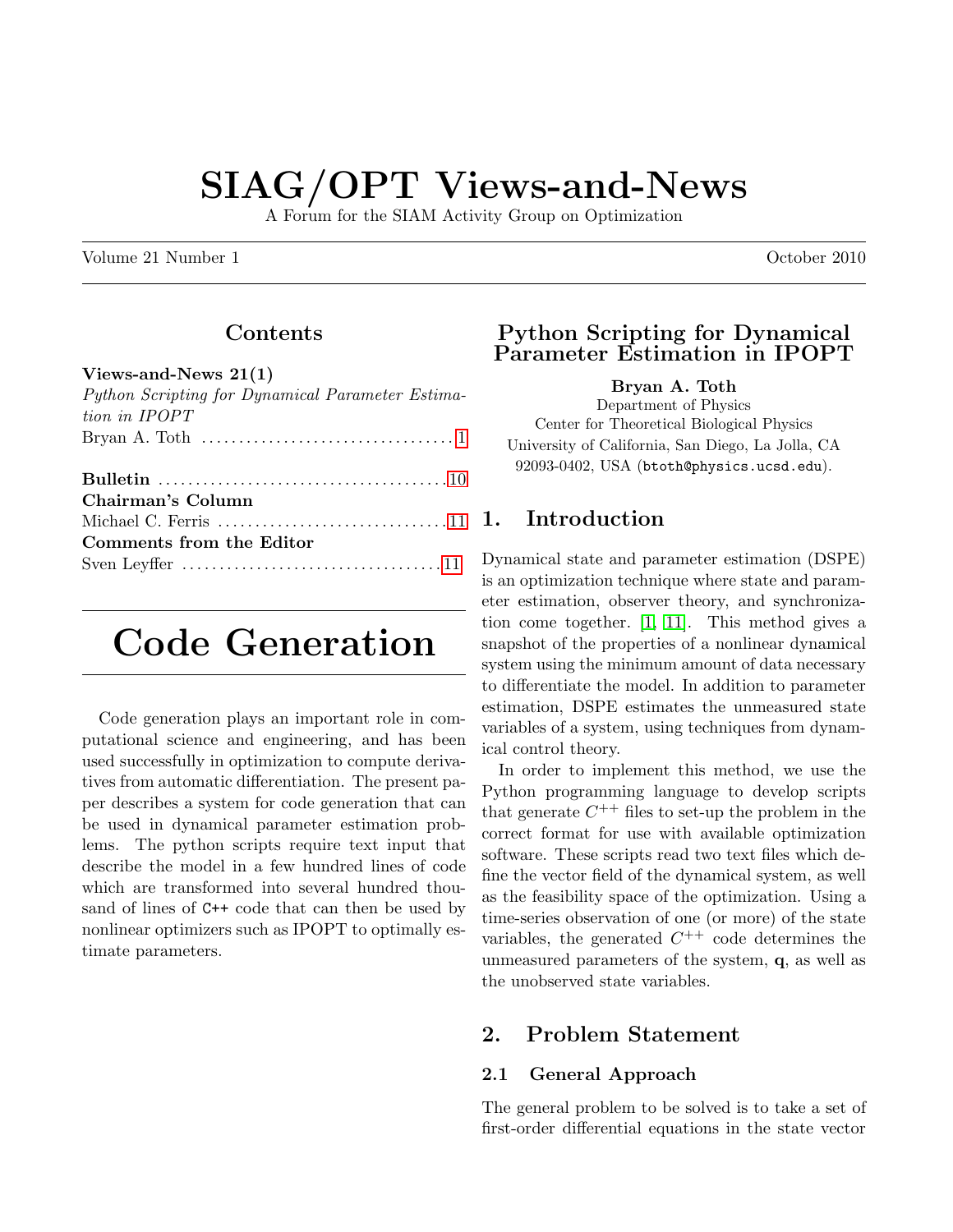$$
\mathbf{x}(t) = [x_1(t), \mathbf{x}_{\perp}(t)]:
$$
  
\n
$$
\frac{dx_1(t)}{dt} = G_1(x_1(t), \mathbf{x}_{\perp}(t), \mathbf{q})
$$
  
\n
$$
\frac{d\mathbf{x}_{\perp}(t)}{dt} = \mathbf{G}_{\perp}(x_1(t), \mathbf{x}_{\perp}(t), \mathbf{q}).
$$

These equations typically describe an experimental system for which only one of the state variables,  $x_1(t)$  can be measured. From this measurement, the unobserved state variables,  $\mathbf{x}_{\perp}(t)$ , and the unknown parameters q are to be determined. If L state variables can be observed,  $\mathbf{x}(t) =$  $[x_1(t), x_2(t), \ldots, x_L(t), \mathbf{x}_{\perp}(t)]$ 

A typical solution to this type of problem is a least-squares optimization of the error between the measured data,  $x_1(t)$  and a model  $y_1(t)$ ; this method works well for linear systems, but breaks down for nonlinear systems with positive conditional Lyapunov exponents (CLEs)[\[3\]](#page-7-2).

To resolve this problem, the experimental data is coupled to a model system,  $y(t)$  with parameters p, as if for an optimal-tracking problem. This coupling drives the model system to synchronize with the data, and reduces the CLEs to non-positive values. The model functions,  $\bf{F}$ , are chosen to give as close a description as possible to the experimental system; when the experimental system is known precisely, then  $\mathbf{F} = \mathbf{G}$ .

$$
\frac{dy_1(t)}{dt} = F_1(y_1(t), \mathbf{y}_{\perp}(t), \mathbf{p}) + u(t)(x_1(t) - y_1(t))
$$
\n
$$
\frac{d\mathbf{y}_{\perp}(t)}{dt} = \mathbf{F}_{\perp}(y_1(t), \mathbf{y}_{\perp}(t), \mathbf{p}).
$$

A term similar to that for  $y_1(t)$  is used for each state variable that requires a coupling in order to reduce the CLEs to non-positive values. Again, leastsquares optimization could be used on the error between  $x_1(t)$  and  $y_1(t)$  over the time series of the measured data, but the addition of the coupling term,  $u(t)$ , complicates matters. This coupling must be chosen large enough to cause synchronization of the data to the model (and eliminate the positive CLEs), but must not overwhelm the underlying dynamics of the system. The addition of the coupling term into the cost function for the optimization will ensure that the coupling does not become too large, while appropriate bounds for the range of the coupling ensure that it becomes large enough. Therefore, the optimization to be performed is (DSPE):

Minimize:

$$
C(\mathbf{y}, u, \mathbf{p}) = \frac{1}{2T} \int_0^T \left\{ \left( x_1(t) - y_1(t) \right)^2 + u(t)^2 \right\} dt
$$
  
Subject to:

$$
\frac{dy_1(t)}{dt} = F_1(y_1(t), \mathbf{y}_{\perp}(t), \mathbf{p}) + u(t)(x_1(t) - y_1(t))
$$
\n
$$
\frac{d\mathbf{y}_{\perp}(t)}{dt} = \mathbf{F}_{\perp}(y_1(t), \mathbf{y}_{\perp}(t), \mathbf{p}).
$$

and also subject to suitable bounds for the state variables and parameters.

#### 2.2 Example: Colpitts Oscillator

The Colpitts oscillator is a simple example system to illustrate the implementation of the dynamical state and parameter estimation method. The oscillator has a fairly simple circuit, yet is chaotic over a wide range of parameter values. Dynamical parameter estimation results have previously been reported with this oscillator[\[3\]](#page-7-2), which we briefly summarize.

The Colpitts oscillator can be described by the following set of differential equations:

$$
\dot{x}_1 = x_2 \n\dot{x}_2 = -\gamma(x_1 + x_3) - qx_2 \n\dot{x}_3 = \eta(x_2 + 1 - e^{-x_1}).
$$

Here,  $\gamma$ , q, and  $\eta$  are unknown parameters. The goal is to determine these unknown parameters, as well as  $y_2$  and  $y_3$  from a time series measurement of  $x_1$ , taken over some interval of interest. To differentiate between this data system, and a model system describing it, the data will continue to be described by the x variable and the model system will be described by y.

The first step is to transform the differential equations into a discrete time map over the interval of interest [0, T]. The choice of numerical integration technique for the differential equations is not unique; we choose Simpson's Rule, with functional midpoints estimated by Hermitian cubic interpolation. This choice gives accuracy of order  $\delta t^4$ ; methods with similar accuracy will suffice just as well, but lower order methods must be used carefully to ensure that the data sampling rate,  $(\frac{1}{\tau})$ , is both accurate enough and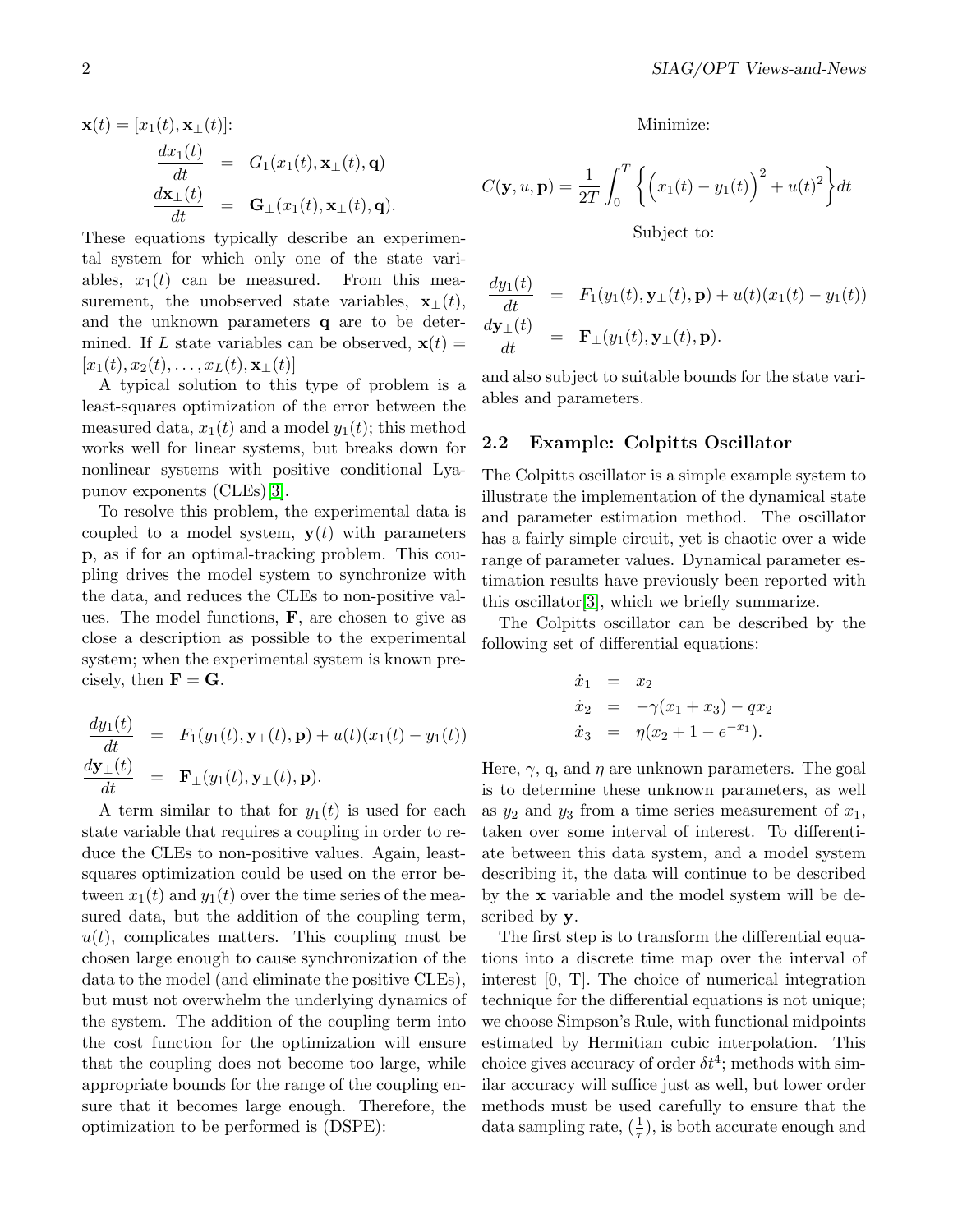fast enough to capture the underlying dynamics of the system. These integrated equations become the equality constraints in our optimization:

#### Simpson's Integration:

$$
y_i(n+1) = y_i(n) + \frac{\tau}{6} [F_i(n) + 4F_i(n2) + F_i(n+1)]
$$

Polynomial Interpolation:

$$
y_i(n2) = \frac{1}{2}[y_i(n) + y_i(n+1)] + \frac{\tau}{8}[F_i(n) - F_i(n+1)].
$$

For instance,

$$
y_1(n + 1)
$$
  
=  $y_1(n) + \frac{\tau}{6}[y_2(n) + 4 y_2(n2) + y_2(n + 1)]$   
 $y_1(n2)$   
=  $\frac{1}{2}[y_1(n) + y_1(n + 1)] + \frac{\tau}{8}[y_2(n) - y_2(n + 1)],$ 

where the  $n2$  index refers to the time midpoint between time *n* and time  $n + 1$ .

The next step is to couple the time series measurement of  $x_1(t)$  to its corresponding model variable,  $y_1(t)$ . This is done in the differential equation by the additional term,  $u(t)(x_1(t) - y_1(t))$ , so that the discretized integration constraint at each time step for  $y_1$  is:

$$
y_1(n+1) =
$$
  
\n
$$
y_1(n) + \frac{\tau}{6} \Big\{ y_2(n) + u(n) (x_1(n) - y_1(n)) +
$$
  
\n
$$
4(y_2(n2) + u(n2) (x_1(n2) - y_1(n2))) +
$$
  
\n
$$
y_2(n+1) + u(n+1) (x_1(n+1) - y_1(n+1)) \Big\}
$$
  
\n
$$
y_1(n2) = \frac{1}{2} [y_1(n) + y_1(n+1)]
$$
  
\n
$$
+ \frac{\tau}{8} \Big\{ y_2(n) + u(n) (x_1(n) - y_1(n)) -
$$
  
\n
$$
-y_2(n+1) + u(n+1) (x_1(n+1) - y_1(n+1)) \Big\}
$$

Similar equations are constructed for  $y_2$  and  $y_3$ , so that a time series with  $T$  data points gives  $6T$ constraint equations for the dynamics of the Colpitts model. The unknown variables are each of the state variables and the coupling at each time step (i.e.,  $y_1(n)$ ,  $y_2(n)$ ,  $y_3(n)$ ,  $u(n)$ , each state variable and coupling at each mid-point time step, and the three parameters  $(\gamma, q, \text{ and } \eta)$ . In total, there are  $4(T+1)$  $+ 4T + 4 = 8T + 8$  unknown variables.

In discretized form, the cost function takes the form of a sum, so the optimization problem is:

#### Minimize:

$$
C(\mathbf{y}, u, \mathbf{p}) = \frac{1}{2T} \sum_{t=0}^{T} \left\{ \left( x_1(t) - y_1(t) \right)^2 + u(t)^2 \right\}
$$

subject to the 6T constraints above, with appropriate upper and lower bounds for the 8T+8 unknown variables.

A variety of optimization software and algorithms are available to solve this problem. SNOPT[\[6\]](#page-7-3) and IPOPT[\[5\]](#page-7-4) were chosen since these are both widely available, are designed for nonlinear problems with sparse Jacobian structure, and can handle large problems. Depending on the problem and the data set, a few thousand data points (or more) are necessary to explore the state space of the model and allow DSPE to produce accurate solutions. For problems of the size of the Colpitts oscillator, this results in tens of thousands of constraints and unknown variables, which can be cumbersome for some solvers. Due to the discretized structure of the problem, however, the Jacobian of the constraints is sparse for these problems, and both SNOPT and IPOPT can take advantage of this sparsity.

#### 2.3 Colpitts Results

The purpose of DSPE is to find parameters and states from experimental systems. In order to test any method for this, a twin experiment is first performed; instead of experimental data, twin data is numerically generated for a known set of parameters and initial conditions. Because the "unknown" parameters are actually known in this scenario, the twin experiment gives a clear indication of the viability of the method for a given system. For the Colpitts oscillator, a twin experiment with 5000 data points was run. The  $x_1$ -variable "data" was coupled into the experimental system, and the 3 unknown parameters, as well as the two unmeasured state variables were calculated exactly, as shown in Table 1 and Figures 1 and 2.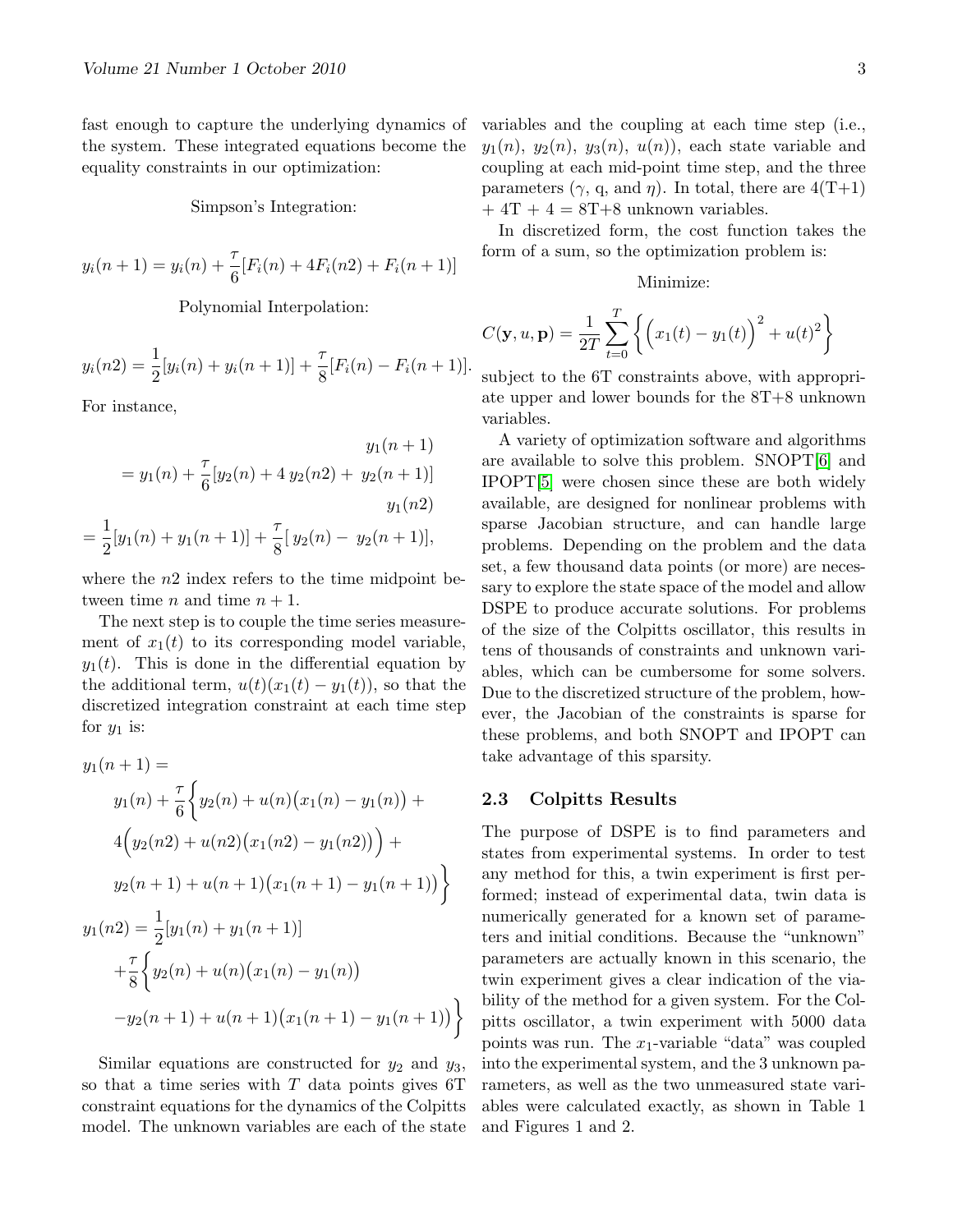An important check is to ensure that the coupling u(t) terms become small as a result of the optimization. Since the synchronization term,  $u(t)(x_1(t)$  $y_1(t)$ , is not part of the real dynamical system, this term should be minimized in the dynamics. This is confirmed with the introduction of the 'Rvalue', which measures the relative contributions of the equation dynamics,  $F_1(y_1(t), \mathbf{y}_{\perp}(t), \mathbf{p})$ , and the synchronization term,  $u(t)(x_1(t) - y_1(t))$ . Formally, the R-value measure is defined as the ratio:

 $R$ -value  $=$ 

$$
\frac{[F_1(y_1(t), \mathbf{y}_{\perp}(t), \mathbf{p})]^2}{[F_1(y_1(t), \mathbf{y}_{\perp}(t), \mathbf{p})]^2 + [u(t)(x_1(t) - y_1(t))]^2}
$$

An R-value is calculated for each equation with a synchronization term. An R-value of 1 at every time point indicates that the optimization found a solution with minimal coupling, while an R-value which varies significantly from 1 indicates that a suitable optimization fit was not made between the data in the model, which may be an indication that the model incorrectly describes the experimental data. For the Colpitts twin experiment, only one R-value is necessary as only one state variable is coupled; in this instance it was calculated to be 1.00 at all time points as expected.

| Parameter | Data  | Result  |
|-----------|-------|---------|
|           | 0.016 | 0.016   |
| а         | 0.14  | 0.13999 |
|           | 1.26  | 1.2599  |

Table 1: Colpitts Model: Data Parameters and Estimated Parameters.

After the successful conclusion of the twin experiment, experimental data from a chaotic Colpitts electronic circuit is then used to estimate actual circuit parameters and states, as reported in [\[3\]](#page-7-2).

This type of twin experiment has been successfully implemented on a wide range of dynamical systems, using nonlinear circuits as described here, spiking neuron models (e.g., Morris-Lecar[\[9\]](#page-7-5), Hogdkin-Huxley<sup>[\[10\]](#page-7-6)</sup>), and simple geophysical fluid flow models, showing the robustness of the dynamic parameter estimation technique.[\[8\]](#page-7-7)



Figure 1: 3-D view of dynamical variable results for the Colpitts oscillator dynamical parameter estimation problem

## 3. Python Scripting

The basic structure of a dynamic parameter estimation problem is similar for all vector fields - the Colpitts example above was one of the toy models used as a proof of concept for the method. The main goal of this method of parameter and state estimation is to determine unmeasured parameters and states of from real, physical systems.

Each new problem has a unique model associated with it, so a new optimization instance must be constructed. For toy models such as the Colpitts oscillator, the vector field and Jacobian matrix can be readily calculated and input by hand, but this quickly becomes cumbersome for complex models of real systems. To facilitate the use of the dynamical parameter estimation method to a new problem, we have used the Python programming language to develop scripts that set up the problem in the correct format for use with readily available optimization software. These scripts take a simple text file formulation of a parameter estimation vector field and output correctly formatted and linked  $C^{++}$  files for use with the widely available IPOPT software libraries. An extension of the scripts to use the SNOPT software libraries is currently under development.

Python is a multi-purpose programming language that permits both object-oriented programming and structured programming. Python can be used as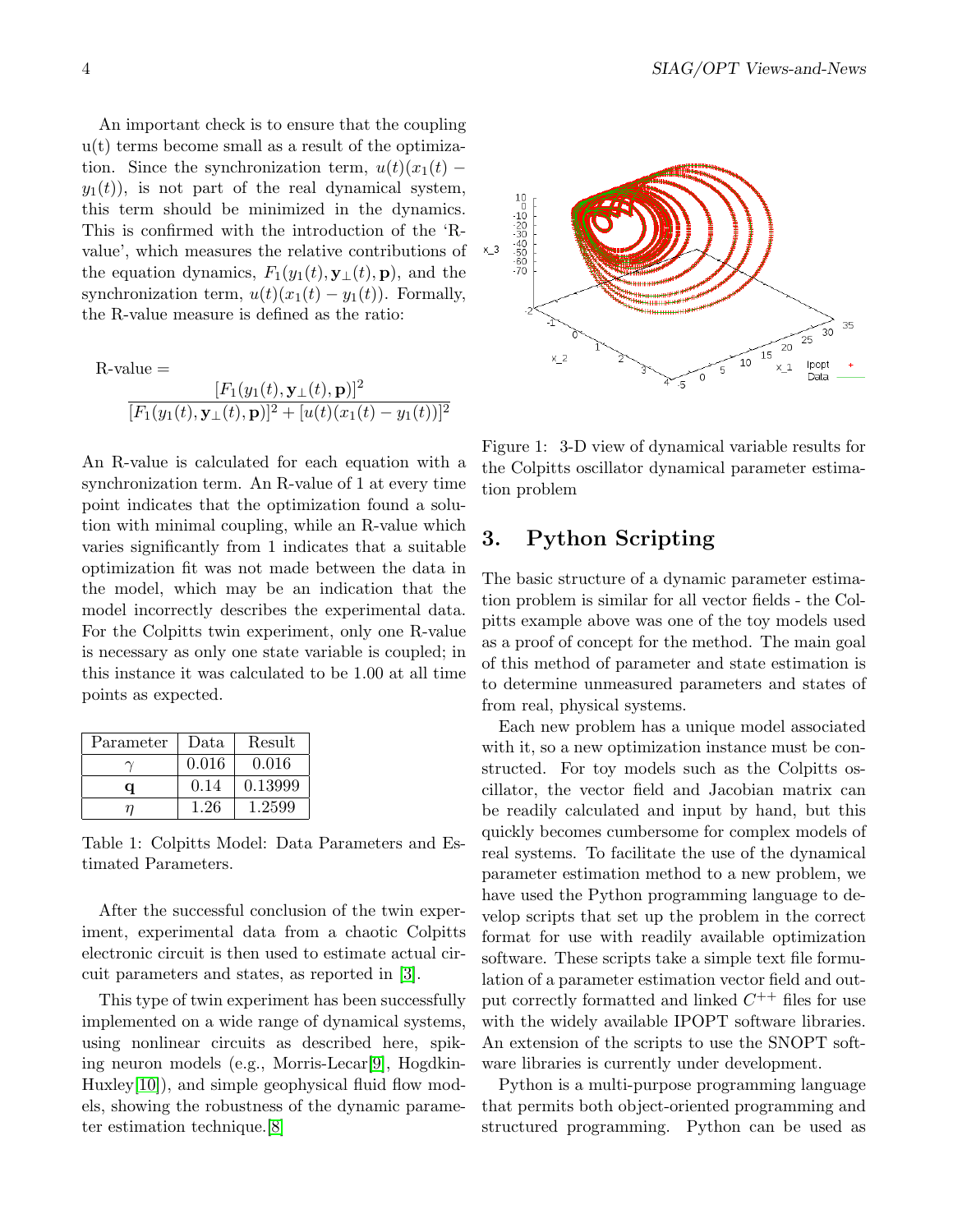

Figure 2: Dynamical variable results for the Colpitts oscillator dynamical parameter estimation problem

a scripting language or a full-fledged programming language, and running an IPOPT or SNOPT optimization can be done with appropriate use of Python modules that interact with  $C^{++}$  and Fortran libraries. Python is a higher-level language than  $C^{++}$ or Fortran; as a result program development is generally easier, but the execution speed is slower. For the dynamic parameter estimation optimization problems, which currently can consist of tens of thousands of variables and constraints, with the potential for many more, the program execution speed in  $C^{++}$  (native language of IPOPT) or Fortran (native language of SNOPT) can be significantly faster than in Python.

The Python scripts define a problem with two distinct text files. The first text file, called 'equations.txt', defines the vector field of the model. The number of equations, parameters, and controls are specified, along with the variable names, model vector field and objective function. For the Colpitts oscillator example, there are three dynamical variables which correspond with the three differential equations of the model, three parameters to be determined, and one control variable. Once this text file is fully defined, the Python module, 'makecode.py' sets up the  $C^{++}$  files necessary to run the optimization. The 'equations.txt' file for the Colpitts oscillator dynamic parameter estimation problem is shown in Figure 3.

A second text file, called 'specs.txt' includes problem parameters that the compiled  $C^{++}$  executable

program loads to run a particular instance of a problem. 'specs.txt' includes the size of the data file (number of data points), sampling frequency of the data, names of the data files needed by the executable, as well as the variable bounds and initial conditions (guess) for the optimization. The 'specs.txt' file for the Colpitts oscillator dynamic parameter estimation problem is shown in Figure 4.

- # Data file for discretize.py
- # Discretize.py skips over any line that begin with #
- # Proper format is:
- # First line is problem name
- # Second line is number of equations, number of parameters,
- # number of controls, number of external stimuli
- # Following lines list the equations # With the cost function last
- # Then the variable names (in same order as equations)
- # Parameter names used in equations
- # Control names used in equations
- # Data names used in equations
- # Problem Name Colpitts # nY,nP,nU,nI 3,3,1,0 # equations yy+k1\*(Data-xx) -gam\*(xx+zz)-qq\*yy eta\*(yy+1-exp(-xx)) # Objective/Cost function (Data-xx)\*(Data-xx)+k1\*k1 # variable names xx yy zz # parameter names gam qq eta # control names k1 # data names Data

# stimuli names

Figure 3: Sample equations.txt file for the Colpitts oscillator dynamical parameter estimation problem

#### 3.1 Discretize.py

The module 'makecode.py' consists of several separate Python scripts, that run sequentially. One of the strengths of the Python language relative to  $C^{++}$  and Fortran is the ease of string manipulations. The module that uses this string functionality to set up the optimization problem is 'discretize.py'. 'discretize.py' uses the SymPy package, a Python library for symbolic mathematics[\[7\]](#page-7-8) for this purpose.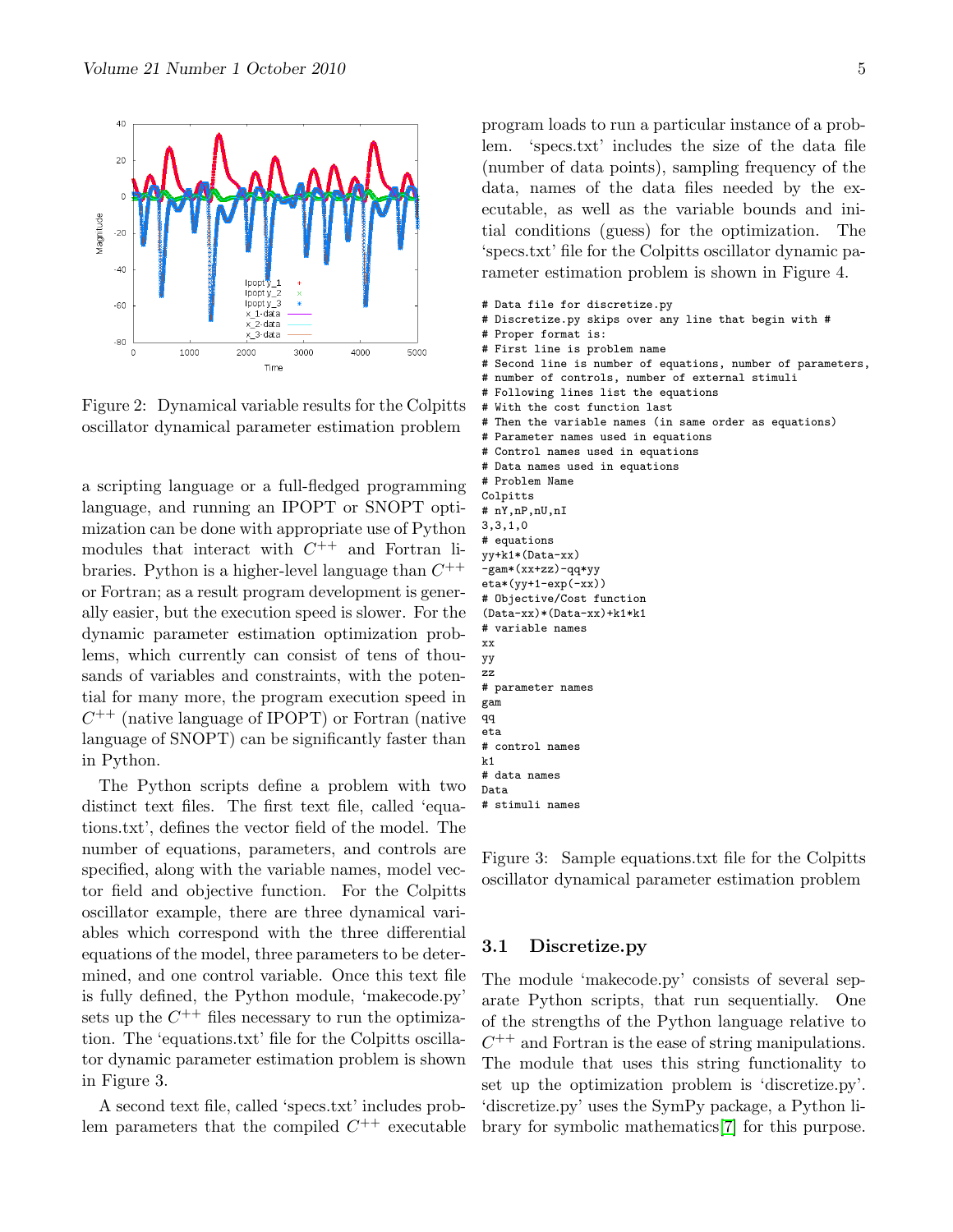```
# Data file for makecode.py
# Includes the problem length
100
# How much data to skip
# from beginning of data file
1000
# Time step - twice the time step of the data,
# since the data includes time and midpoints.
0.2
# File name - input
colscale1x.dat
# Data File name - stimuli
# No stimuli for this problem
# Boundary & initial conditions
# 0 for no initial data file, 1 for data file
# A data file must include values for all state
# variables at each time point.
\Omega# If above is 1, list name of data file next.
# If 0, no entry needed.
# State Variables:
# These are in the formats:
# lower bound, upper bound, initial guess
# Boundary & initial conditions
# x
-100, 100, 0.0# y
-100, 100, 10# z
-100, 100, 0
# k
0, 100, 0
# dk
# derivative of the control parameter
-1, 1, 0
# p1
0, 100, 5
# p2
0, 100, 10
# p3
0, 100, 20
```
Figure 4: Sample specs.txt file for the Colpitts oscillator dynamical parameter estimation problem

The state variable, parameter, and control names, as well as the vector field and objective function for the problem are imported from 'equations.txt' and converted into symbolic equations for use in SymPy. These symbolic equations are then transformed into a discretized integration according to Simpson's Rule with polynomial interpolation described above.

This discretized form of the vector field is then used to symbolically calculate the Jacobian and Hessian matrices, using SymPy to take first and second derivatives of the vector field with respect to all the state variables, parameters, and controls. For the Simpson's Rule discretization choice, care is taken to keep track of whether state variable and control derivatives are taken with respect to the variable at the current time, next time, or mid-point time, to ensure proper placement within the Jacobian and Hessian structures. The result is symbolic arrays for the vector field, Jacobian, and Hessian, that include only non-zero entries only, since these matrix elements will be entered into the optimization in a standard sparse matrix formulation that only needs the row, column, and value information for non-zero entries. Five separate arrays from 'discretize.py' are needed in the IPOPT optimization:

- Objective function
- Constraints
- Gradient of the Objective Function
- Jacobian of the Constraints
- Hessian of the Objective Function and Constraints

The symbolic strings in these arrays are converted into proper  $C^{++}$  format (e.g., \*\* changed to pow function) and stored for the next part of the process, 'makecode.py' itself.

## 3.2 Makecode.py

A typical  $C^{++}$  IPOPT optimization program consists of a main program that initiates a new problem class and calls the optimization process. The problem class is typically defined in another file, with an appropriate header file. For our purposes, the main program is standard across different vector fields; the details of the vector fields are contained within the other files, which we call problemname nlp.cpp and subsequent header file, problemname\_nlp.hpp. The module 'makecode.py' takes the information outputted from 'discretize.py' and writes these  $C^{++}$ files for a particular problem. The executable  $C^{++}$ program, once compiled, loads the information in specs.txt in order to run the program. In this way, a given vector field can be sampled over various data sets of differing lengths, without re-compilation of the program.

An example of one of the routines that 'makecode.py' generates is the 'Eval-g' function, which returns the value of the constraints. These constraints have been stored in an array in symbolic discretized form by 'discretize.py'. The code generation for this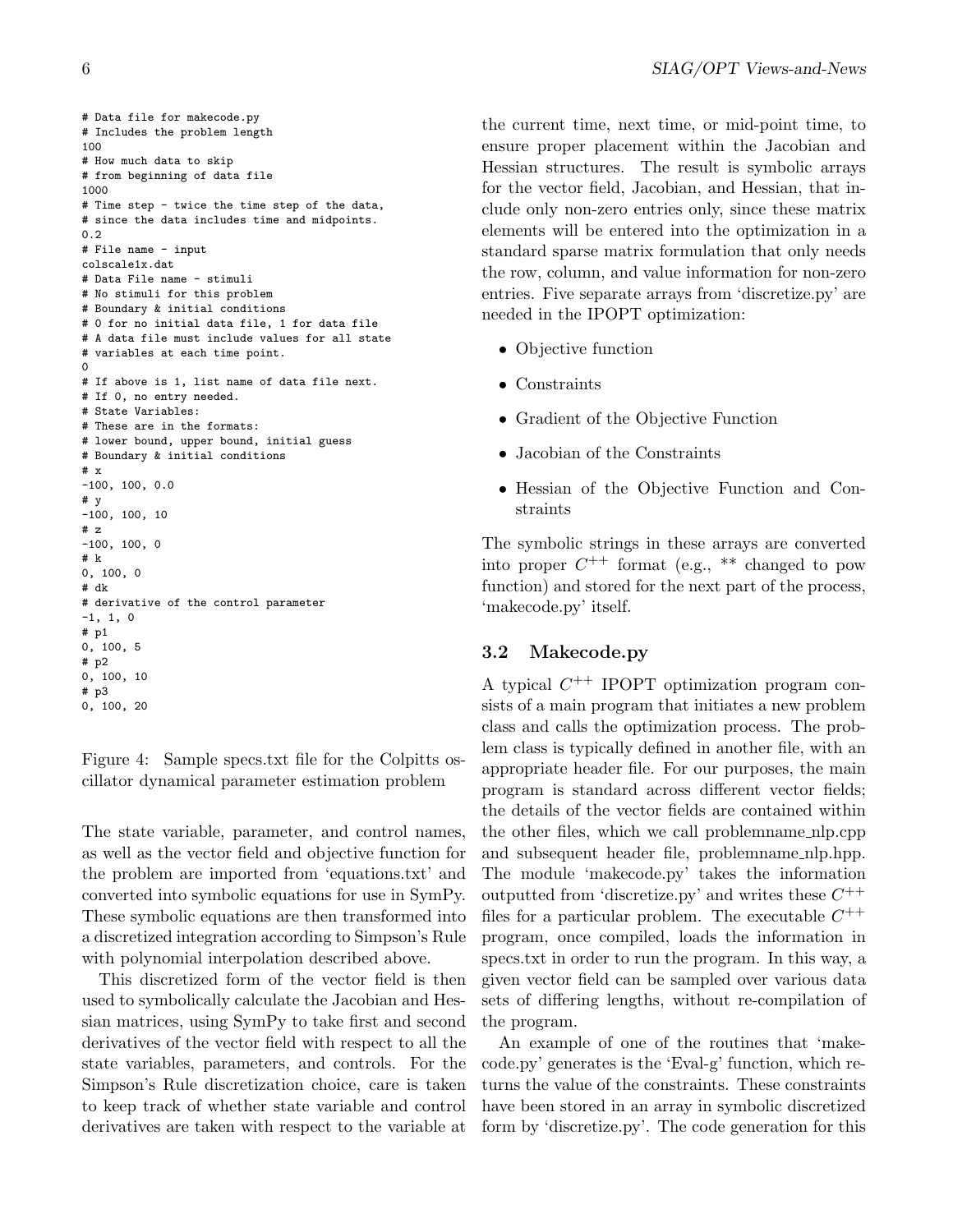function consists of setting up a loop over all time points, so that each discretized constraint is defined at each time point. Each symbolic variable from 'discretize.py' is equated to the proper term of a  $C^{++}$ array that contains all optimization variables. The 'Eval-g' function for the Colpitts oscillator problem defined by the Figure 3 'equations.txt' file is shown as Figure 5. This function is rather straightforward; for the three dynamical variable oscillator, 42 lines of  $C^{++}$  code is generated to define these as constraints. The functions that define the Jacobian and Hessian of the vector field are significantly more complicated, since both functions require detailed row and column information that defines the constraint and partial derivative that is being taken. The total length of generated  $C^{++}$  code for each function for the Colpitts oscillator is shown in Table [2.](#page-6-0)

| Routine      | Description                 | Lines |
|--------------|-----------------------------|-------|
| Eval_f       | Evaluate Objective          | 68    |
| Eval_grad_f  | Evaluate Objective Gradient | 70    |
| $Eval_g$     | Evaluate Constraints        | 42    |
| $Eval_iac_g$ | Evaluate Jacobian           | 218   |
| Evalh        | Evaluate Hessian            | 209   |

<span id="page-6-0"></span>Table 2: Length of generated code for various subroutines in Colpitts example.

Several other Python modules are used to produce the necessary  $C^{++}$  code, as well as a basic Makefile to link the files together at compilation. The general structure of these files is similar across different problems, with the main difference being the vector field, Jacobian matrix, and Hessian matrix. For large problems, defined in terms of the number of dynamical variables (or number of equations), the generated  $C^{++}$  code can be very large, as shown in Table [3.](#page-6-1)

## 4. Discussion

Dynamical parameter estimation has applications in a wide range of fields, and these Python scripts have made the implementation for a new model to be straightforward. The version discussed here uses Simpson's integration rule and the IPOPT solver, but these can be easily substituted. For instance, the integration rule is defined in just a few lines of

| Model    | Type  | Vars         | Cons | equations.txt | lines  |
|----------|-------|--------------|------|---------------|--------|
| Colpitts | Osc   | $10T+8$      | 7T   | 37 lines      | 996    |
| Lorenz   | Atm   | $18T + 10$   | 12T  | 39 lines      | 1394   |
| HH.      | Neur  | $12T + 28$   | 9T   | 57 lines      | 2171   |
| lobster  | Neur  | $44T + 86$   | 35T  | 145 lines     | 6258   |
| Arakawa  | Ocean | $384T + 195$ | 192T | 283 lines     | 218034 |

<span id="page-6-1"></span>Table 3: Length of generated code for various dynamical parameter estimation problems. The listed problems are the Colpitts oscillator discussed herein, the Lorenz atmospheric model[\[12\]](#page-7-9), the Hodgkin-Huxley neuron model[\[10\]](#page-7-6), the lobster lateral pyloric neuron model[\[14\]](#page-7-10), and the barotropic vorticity ocean circulation model[\[13\]](#page-7-11)

the discretize.py code, and can be changed out to another rule fairly simply. Use of another optimization solver is slightly more complex since program syntax varies across solvers, but the general front-end algorithms are similar among optimization software that makes use of the standard sparse matrix formulation that only needs the row, column, and value information for non-zero entries.

More importantly, no language-specific programming knowledge is necessary in order to use these scripts for dynamical parameter estimation. The scripts are written in Python, but are run from the a terminal command line, so no Python-specific knowledge is needed. Optimization software packages typically include interfaces to allow the use of a user's language of choice, but these interfaces may not be as well-supported as the base software, may be inefficient to use, and may significantly slow down the computational time to solve a given problem. By writing code in the native language of the optimization software, these Python scripts require only basic command line skills to solve complicated dynamical parameter estimation problems.

Python is the natural programming language to implement this type of program due to its string handling ability. Higher level programs such as MAT-LAB and Mathematica are capable of implementing the symbolic differentiation performed by SymPy, and many programming languages can be set to write text to a file (which is what the Python scripts ultimately do). Many programming languages struggle to seamlessly import information from a text file, and this is where Python excels. These Python scripts would not be necessary if only a single optimization instance needed to be performed on a unique model vector field. The ability to radically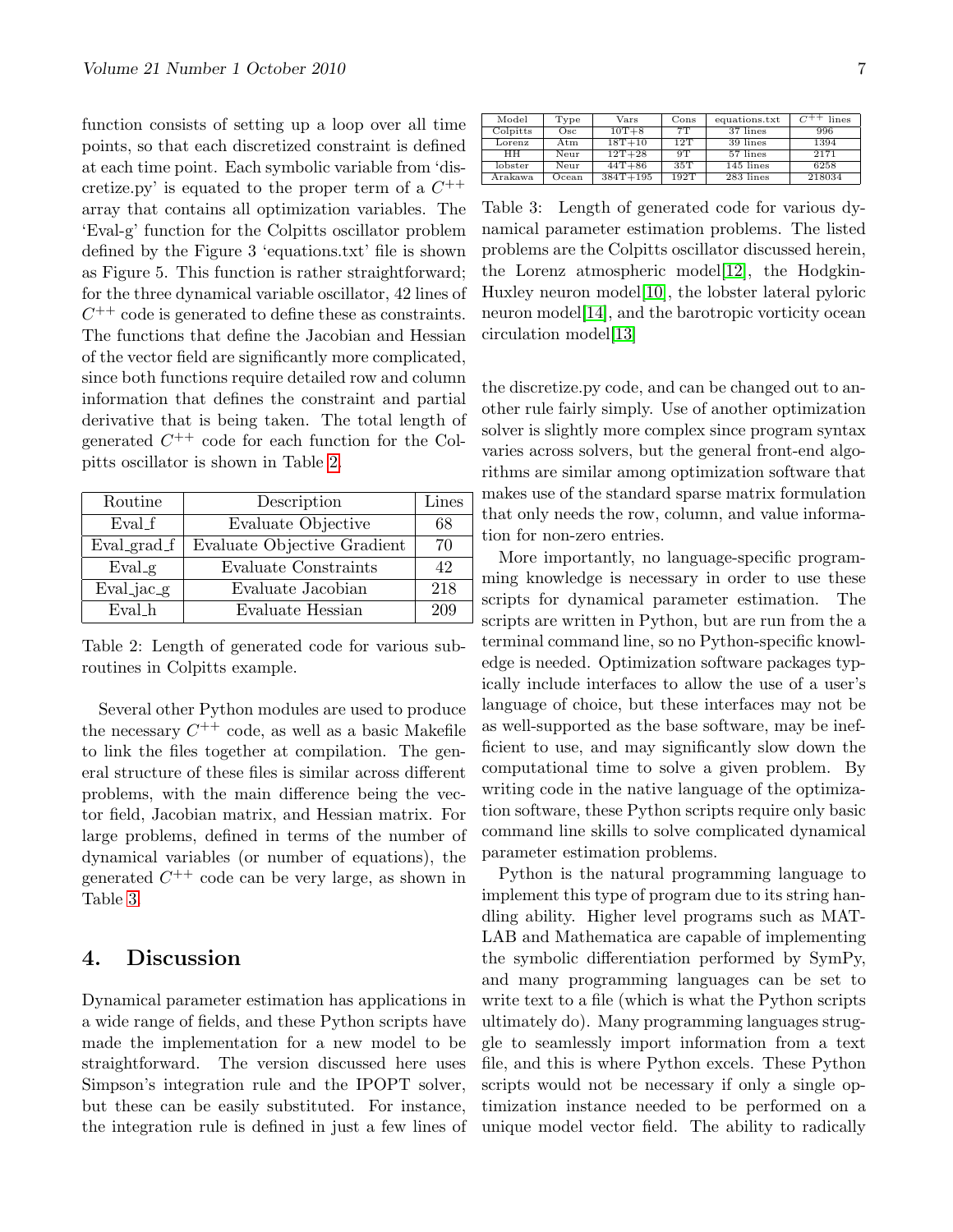change the system being studied by editing just two text files opens the door for dynamical parameter estimation to be easily implemented across many fields.

## Acknowledgments

This work was supported by the Center for Theoretical Biological Physics (NSF-PHY-0822283).

#### **REFERENCES**

- <span id="page-7-0"></span>[1] Creveling, D., P. E. Gill, and H. D. I. Abarbanel, "State and Parameter Estimation in Nonlinear Systems as an Optimal Tracking Problem," Physics Letters A, 372, 2640-2644 (2008).
- [2] Pecora, L. M. and T. L. Carroll, "Synchronization in chaotic systems," Physical Review Letters 64, 821– 824 (1990).
- <span id="page-7-2"></span>[3] Abarbanel, H. D. I., D. R. Creveling, R. Farsian, and M. Kostuk, "Dynamical State and Parameter Estimation,"SIAM Journal of Applied Dynamical Systems 8, 1341-1381 (2009).
- [4] Fourer, R., D. M. Gay, and B. W. Kernighan, "A Modeling Language for Mathematical Programming," Management Science **36**, 519-554 (1990).
- <span id="page-7-4"></span>[5] Wächter, A., and L. T. Biegler, "On the Implementation of a Primal-Dual Interior Point Filter Line Search Algorithm for Large-Scale Nonlinear Programming," Mathematical Programming  $106(1)$ , 25-57 (2006).
- <span id="page-7-3"></span>[6] Gill, P.E., W. Murray, and M.A. Saunders, "SNOPT: An SQP Algorithm for Large-scale Constrained Optimization," SIAM Review 47(1), 99-131 (2005).
- <span id="page-7-8"></span>[7] Certik, O., "SymPy Library for Symbolic Mathematics," Technical report, http://code.google.com/p/SymPy/, since 2006.
- <span id="page-7-7"></span>[8] Abarbanel, H. D. I., P. Bryant, P. E. Gill, M. Kostuk, J. Rofeh, Z. Singer, B. Toth, and E. Wong, "Dynamical Parameter and State Estimation in Neuron Models", The Dynamic Brain: An Exploration of Neuronal Variability and Its Functional Significance, eds. D. Glanzman and Mingzhou Ding, Oxford University Press (2010).
- <span id="page-7-5"></span>[9] Morris, C. and M. Lecar, "Voltage oscillations in the barnacle giant muscle", Biophys. J. 71, 3030–3045 (1981).
- <span id="page-7-6"></span>[10] Hodgkin, A. L., and A. F. Huxley, "A quantitative description of membrane current and its application to conduction and excitation in nerve." J. Physiol., 10:500-544 (1952).
- <span id="page-7-1"></span>[11] Nijmeijer, H., "A dynamical control view on synchronization." Physica D154, 219-228 (2001).
- <span id="page-7-9"></span>[12] Lorenz, E. N., "Predictability - A problem partly solved." Proceedings of the Seminar on Predictability, volume 1. ECMWF: Reading, UK, 1-18 (1996).
- <span id="page-7-11"></span>[13] Arakawa, A., "Computational design for long-term numerical integration of the equations of fluid motion: Two-dimensional incompressible flow." J. of Comp. Physics 1, 119-143 (1966).
- <span id="page-7-10"></span>[14] Nowotny, T., R. Levi, and A. I. Selverston, "Probing the Dynamics of Identified Neurons with a Data-Driven Modeling Approach." PloS ONE 3:e2627 (2008).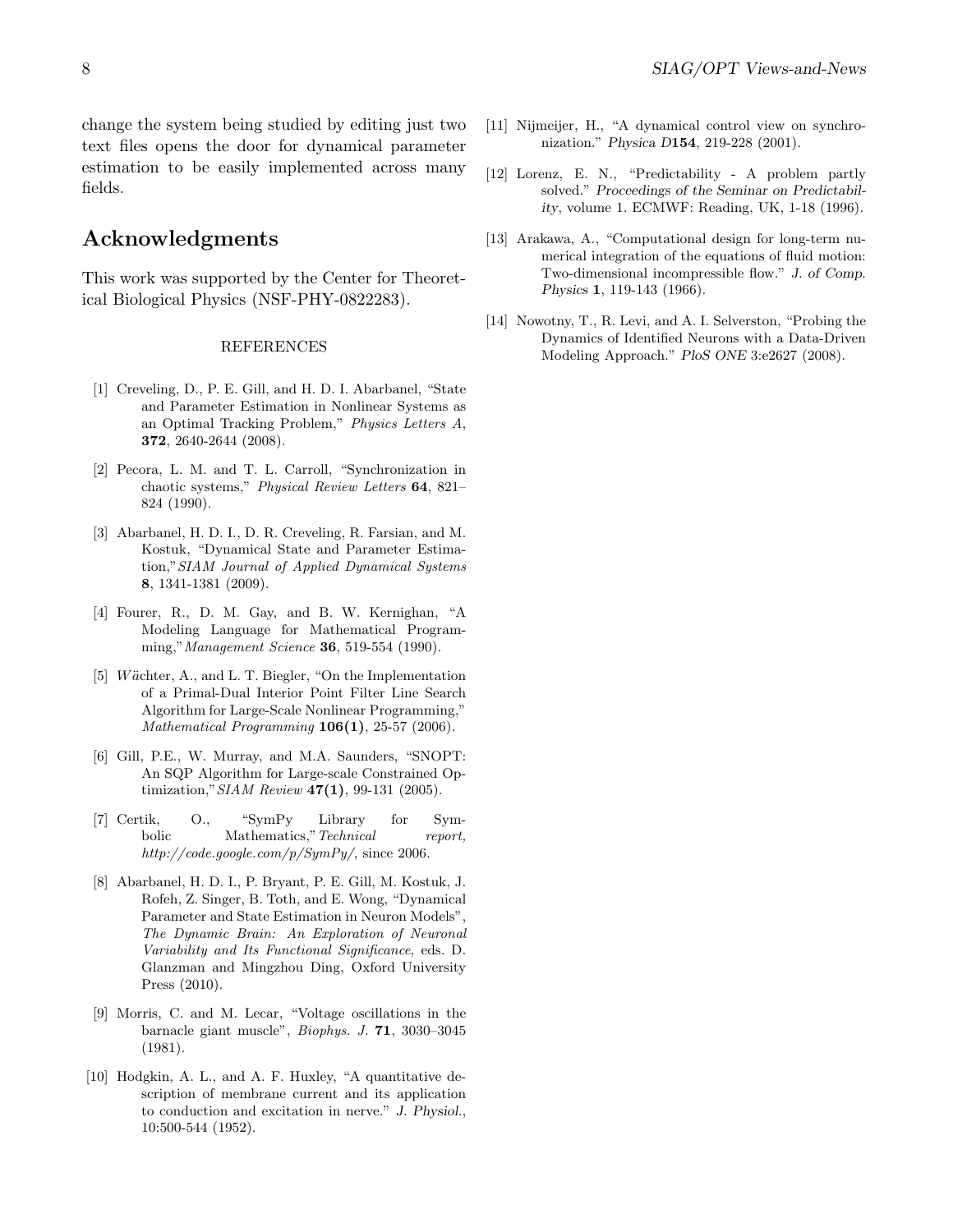```
bool COLPITTS_NLP::eval_g(Index n, const Number* x,
                   bool new_x, Index m, Number* g)
{
assert(n == 10*Time+8);assert(m == 7*Time);for(Index jt=0;jt<Time;jt++) {
 for(Index i=0; i\leq nY; i++) {
    Xval[i] = x[jt + i*(Time+1)];Xvalp1[i] = x[jt + i*(Time+1) + 1];Xval2[i] = x[(Time+1)*(nY+2*nU) + jt + i*(Time)];} //end for loop
  for(Index i=0; i < nU; i++) {
    K11val[i] = x[jt + nY*(Time+1) + 2*ix(Time+1)];K11valp1[i] = x[jt + nY*(Time+1) + 2*i*(Time+1) + 1];K11val2[i] = x[(Time+1)*(nY+2*nU)+(nY+2*i)*Time+jt];dK11val[i] = x[jt + (nY+2*1+1)*(Time+1)];dK11valp1[i] = x[jt + (nY+2*1+1)*(Time+1)+1];dK11val2[i] = x[(Time+1)*(nY+2*nU)+(nY+2*i+1)*Time+jt];
  } //end for loop
 Xdval[0] = Data[2*jt];Xdval2[0] = Data[2*jt+1];Xdvalp1[0] = Data[2*jt+2];for(Index i=0;i<nP;i++) {
   Pval[i] = x[(2*Time+1)*(nY+2*nU)+i];} //end for loop
  g[7*jt+0] = Xval[0] + 0.167*hstep*(Xval[1] +K11val[0] * (Xdval[0] - Xval[0])) - Xvalpl[0] +0.167*hstep*(Xvalp1[1] + K11valp1[0]*(Xdvalp1[0] - Xvalp1[0])) + 0.667*hstep*
         (Xval2[1] + K11val2[0] * (Xdval2[0] - Xval2[0]));
  g[7*it+1] = Xval[1] + 0.167*hstep*(-Pval[0]*(Xval[0] + Xval[2]) - Pval[1]*Xval[1]) -Xvalp1[1] + 0.167*hstep*(-Pval[0]*
         (Xvalp1[0] + Xvalp1[2]) - Pval[1]*Xvalp1[1]) +0.667*hstep*(-Pval[0]*(Xval2[0] + Xval2[2]) -
         Pval[1]*Xval2[1]);
  g[7*jt+2] = Xval[2] + 0.167*Pval[2]*hstep*(1 +
        Xval[1] - exp(-Xval[0])) + -Xvalpl[2] +0.167*Pval[2]*hstep*(1 + Xvalp1[1] -
        exp(-Xvalp1[0])) + 0.667*Pval[2]*hstep*
         (1 + Xval2[1] - exp(-Xval2[0]));
  g[7*jt+3] = 0.5*Xval[0] + 0.125*hstep*(Xval[1] +
          K11val[0]*(Xdval[0] - Xval[0])) + 0.5*Xvalp1[0] -
          0.125*hstep*(Xvalp1[1] + K11valp1[0]*
          (Xdvalp1[0] - Xvalp1[0])) + -Xval2[0];
  g[7*jt+4] = 0.5*Xval[1] + 0.125*hstep*(-Pval[0]*(Xval[0] + Xval[2]) - Pval[1]*Xval[1]) +0.5*Xvalp1[1] - 0.125*hstep*(-Pval[0]*
          (Xvalp1[0] + Xvalp1[2]) -
          Pval[1]*Xvalp1[1]) -Xval2[1];
  g[7*jt+5] = 0.5*Xval[2] + 0.125*Pval[2]*hstep*
           (1 + Xval[1] - exp(-Xval[0])) +0.5*Xvalp1[2] - 0.125*Pval[2]*hstep*
           (1 + Xvalp1[1] - exp(-Xvalp1[0])) - Xval2[2];g[7*jt+6] = 0.5*K11val[0] + 0.125*dK11val[0]*hstep +0.5*K11valp1[0] - 0.125*dK11valp1[0]*hstep
          -K11val2[0];
} //end for loop
return true; }
```
<span id="page-8-0"></span>Figure 5: Sample eval\_g  $C^{++}$  routine for the Colpitts example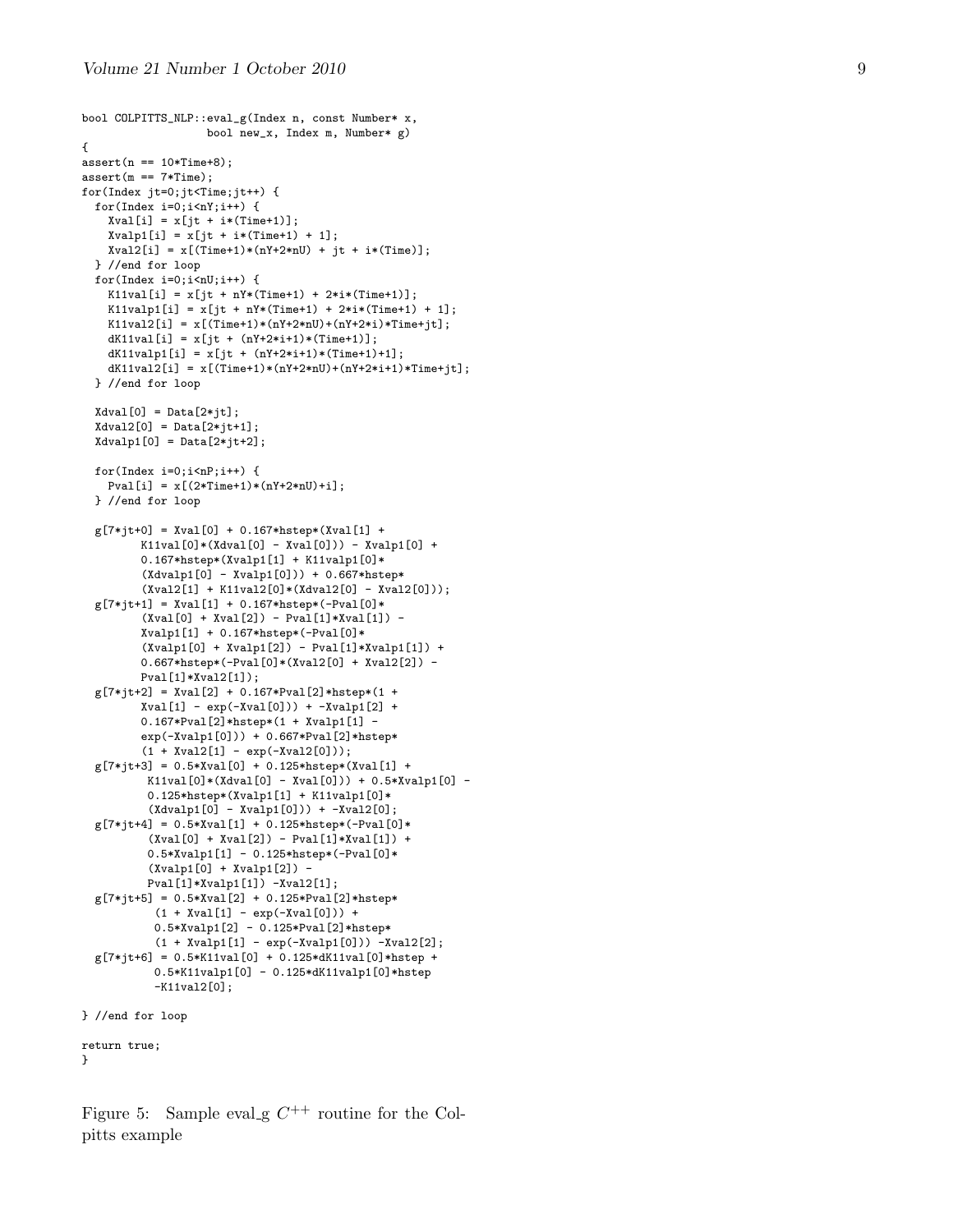# Bulletin

## <span id="page-9-0"></span>IFIP TC7 Conference

Call for Papers 25th IFIP TC7 Conference on System Modeling and Optimization September 12-16, 2011, Berlin, Germany <http://www.ifip2011.de>

## Conference Topics:

- optimization theory
- linear and nonlinear programming
- stability and sensitivity analysis
- stochastic optimization
- combinatorial and discrete optimization
- large-scale optimization
- optimal control governed by ODEs and PDEs
- industrial applications of optimization
- modeling and optimization in information processing

Important Deadlines and Information. The deadline for submission of minisymposium proposals is September 1, 2010, the deadline for submission of contributed talks/posters is November 1, 2010. For more information about this conference contact the website <http://www.ifip2011.de>

## Deadlines for SIAM OP11

#### Submission & Conference Deadlines.

- October 18, 2010: Minisymposium proposals
- November 15, 2010: Abstracts for contributed and minisymposium speakers
- April 4, 2011: Pre-Registration

Travel Fund. SIAM provides travel support for students, postdocs, and early-career scientist. The deadline for applications is November 1, 2010.

Nominations for SIAG/OPT Prize: November 15, 2010.

## Call for Manuscripts for the MPS-SIAM Series on Optimization

<span id="page-9-1"></span>The joint MPS-SIAM book series seeks high-quality texts from all areas of optimization. We welcome research monographs on cutting-edge topics, books on applications, textbooks at all levels, and tutorials. Rigorous selection guarantees that all books meet the highest quality standards, making this a flagship collection in the field.

The series offers many benefits to its authors and customers:

- Books can be marketed to over 100,000 people via membership and other pertinent mailing lists.
- All books remain in print until they are replaced by an updated edition.
- Royalties are competitive with those of other publishers.
- All books are fully copy edited by experienced staff.
- MPS and SIAM members enjoy a 30% discount off list price, and nonmembers get a 20% discount at conference exhibits.
- Instructors using series books for their courses can get a 20% discount for their students.
- Due to a distribution partnership, customers outside North America can order books through Cambridge University Press using their local currency.
- Publishing with the series supports SIAM's mission to promote, advance, and provide programs and media for the applied mathematics and computational science communities.

If you have a book topic suggestion or are writing a book yourself, please contact series editor-in-chief Tom Liebling (thomas.liebling@epfl.ch) or series acquisitions editor Sara Murphy (murphy@siam.org) for more information.

A list of books in the series can be found at http://www.siam.org/catalog/mp.php.